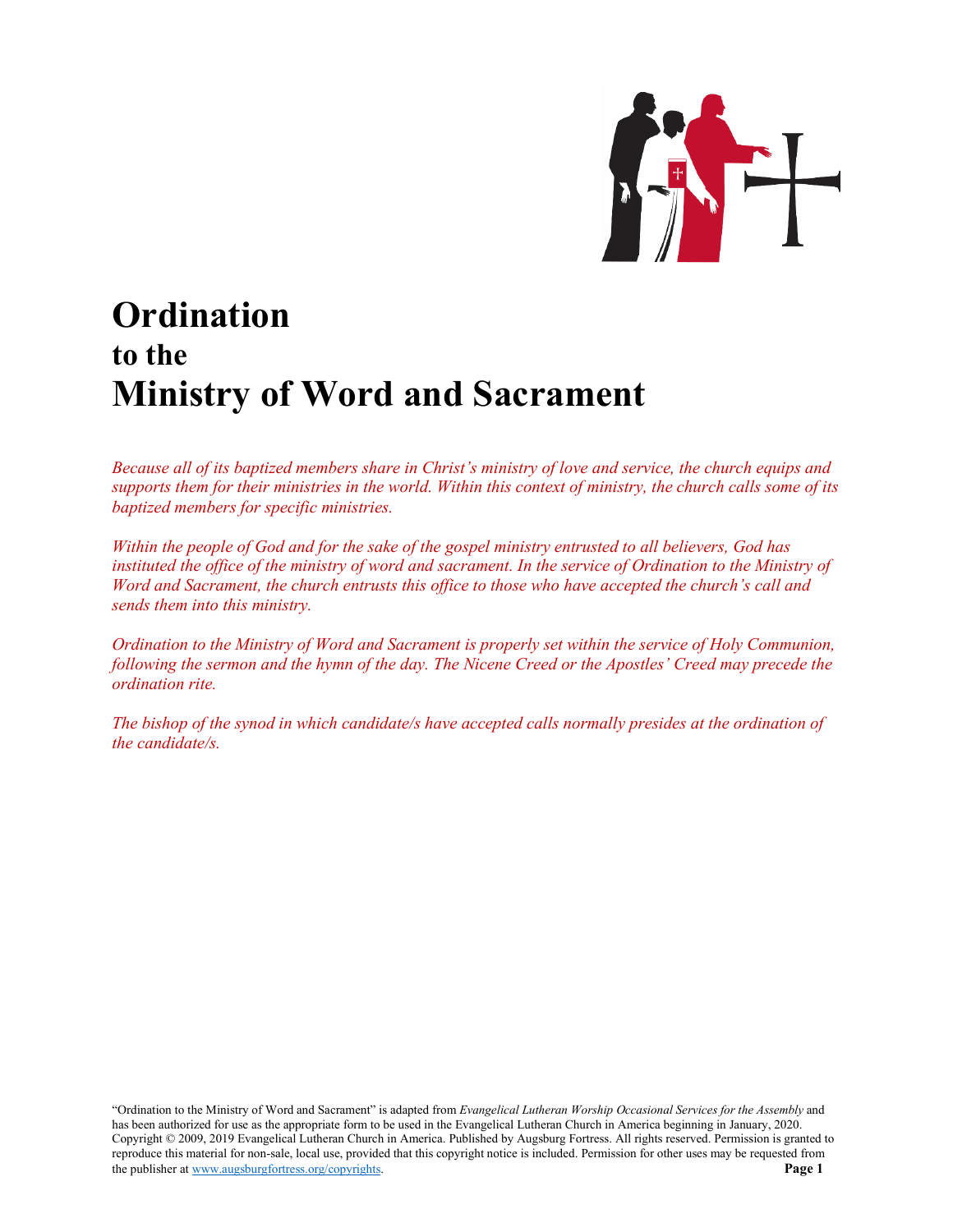# **Presentation**

*The assembly stands. Candidate/s for ordination gather with presenters and participating ministers before the assembly. Each candidate is presented to the presiding minister and to the assembly.* I present for ordination to the ministry of word and sacrament *full name,* who has been prepared, examined, and approved for this ministry and who has been called by the church to this ministry through *name of calling body*. **Thanks be to God.**

*The presenter/s move aside, and the assembly is seated.*

# **Address and Questions**

*The presiding minister addresses the candidate/s.*

All baptized Christians are called to share in Christ's ministry of love and service in the world, to the glory of God and for the sake of the human family and the whole creation. According to apostolic usage you are now to be entrusted with the office of word and sacrament in the one holy catholic church by the laying on of hands and by prayer.

*A reading from John:* Jesus said, "Peace be with you. As the Father has sent me, so I send you. Receive the Holy Spirit. If you forgive the sins of any, they are forgiven them; if you retain the sins of any, they are retained." *(John 20:21-23)*

*A reading from Matthew:* Jesus said, "All authority in heaven and on earth has been given to me. Go therefore and make disciples of all nations, baptizing them in the name of the Father and of the Son and of the Holy Spirit, and teaching them to obey everything that I have commanded you. And remember, I am with you always, to the end of the age." *(Matthew 28:18-20)*

*A reading from First Corinthians:* I received from the Lord what I also handed on to you, that the Lord Jesus on the night when he was betrayed took a loaf of bread, and when he had given thanks, he broke it and said, "This is my body that is for you. Do this in remembrance of me." In the same way he took the cup also, after supper, saying, "This cup is the new covenant in my blood. Do this, as often as you drink it, in remembrance of me." For as often as you eat this bread and drink the cup, you proclaim the Lord's death until he comes. *(1 Corinthians 11:23-26)*

*The presiding minister addresses questions to the candidate/s.* Before almighty God, to whom you must give account, and in the presence of this assembly, I ask: Will you assume this office, believing that the church's call is God's call to the ministry of word and sacrament? *Each candidate responds:* I will, and I ask God to help me.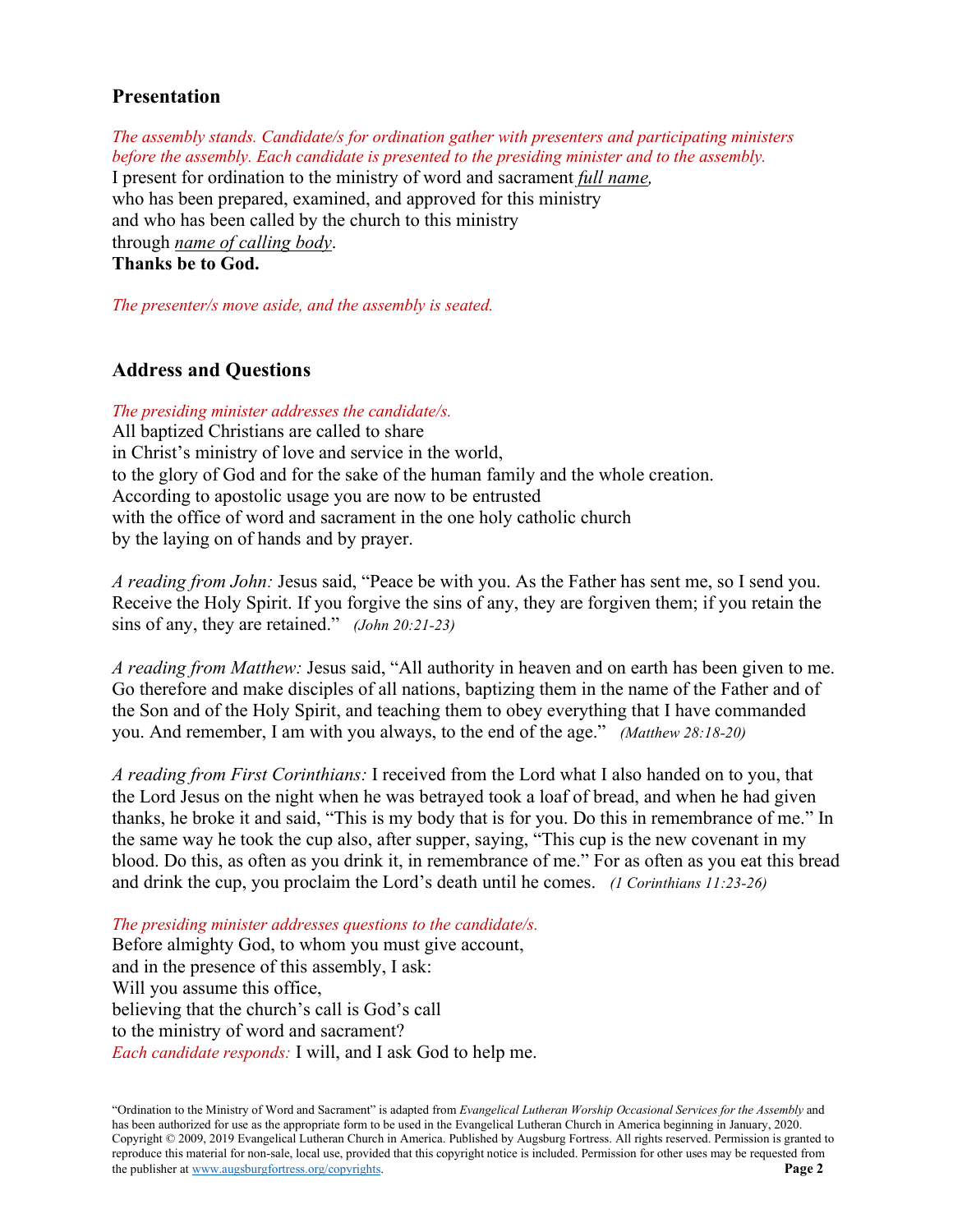The church in which you are to be ordained confesses that the holy scriptures are the word of God and are the norm of its faith and life. We accept, teach, and confess the Apostles', the Nicene, and the Athanasian Creeds. We also acknowledge the Lutheran confessions as true witnesses and faithful expositions of the holy scriptures. Will you therefore preach and teach in accordance with the holy scriptures and these creeds and confessions? *Each candidate responds:* I will, and I ask God to help me.

Will you be diligent in your study of the holy scriptures and faithful in your use of the means of grace? Will you pray for God's people, nourish them with the word and sacraments, and lead them by your own example in faithful service and holy living? *Each candidate responds:* I will, and I ask God to help me.

Will you give faithful witness in the world through word and deed, that God's love may be known in all that you do? *Each candidate responds:* I will, and I ask God to help me.

Almighty God, who has given you the will to do these things, graciously give you the strength and compassion to perform them. *The assembly responds:* **Amen.**

# **Prayers of Intercession**

*The assembly stands for the prayers of intercession.* 

*The prayers are prepared locally for the occasion. The following prayers may serve as a model.* 

*An assisting minister invites the assembly into prayer with these or similar words.* With the whole people of God in Christ Jesus, let us pray for the church, those in need, and all of God's creation.

For the holy catholic church, that, filled with your love, it may hunger for truth and thirst after righteousness: God of mercy, **hear our prayer.**

For all members of the church, that they may serve you in true and godly lives: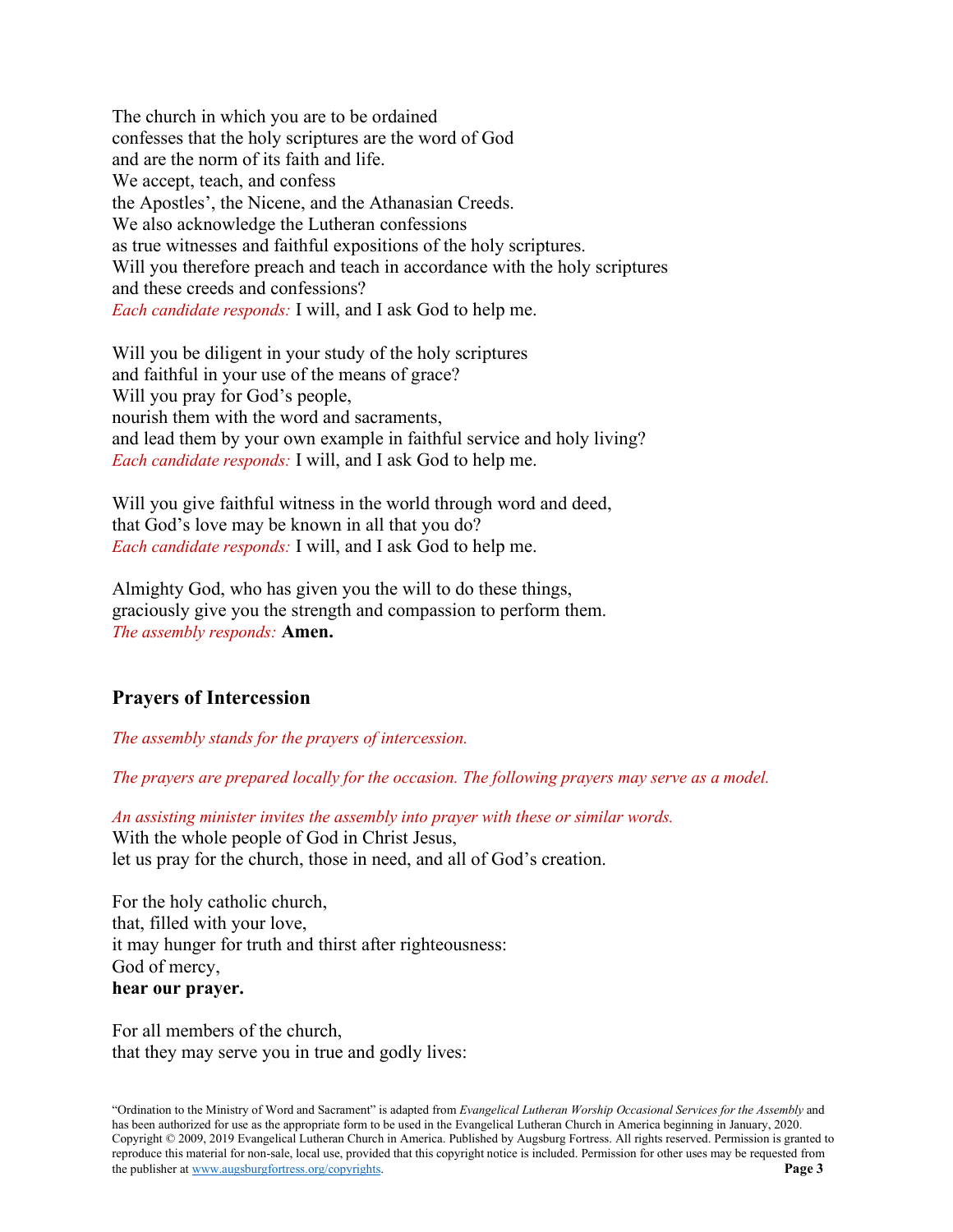# God of mercy, **hear our prayer.**

For *name/s,* called to the ministry of word and sacrament in the church, that, sustained by your Holy Spirit, *they* may carry out this ministry with joy and a spirit of bold trust, serve your people, build up your church, and glorify your name: God of mercy, **hear our prayer.**

For all ministers of word and sacrament; for all ministers of word and service; for *name/s,* our *bishop/s;* that, together with all those responsible for the care and nurture of your people, they may support one another in serving Christ: God of mercy, **hear our prayer.**

For the peace of the church, that our divisions may be overcome, so that, united in Christ, we may serve the world and bear witness to the good news: God of mercy, **hear our prayer.**

For the mission of the church, that in faithful witness it may proclaim the gospel and in humble love serve all in need: God of mercy, **hear our prayer.**

For the nations of the world and their leaders, that they may work for justice and promote the dignity and freedom of every person: God of mercy,

# **hear our prayer.**

For the whole creation, that everything you have made may fulfill your purpose and that we may exercise care for your diverse gifts: God of mercy, **hear our prayer.**

For the poor, the persecuted, the sick, the lonely, the forgotten, and all who suffer; for refugees, prisoners, and all who are in danger; that they may be relieved and protected: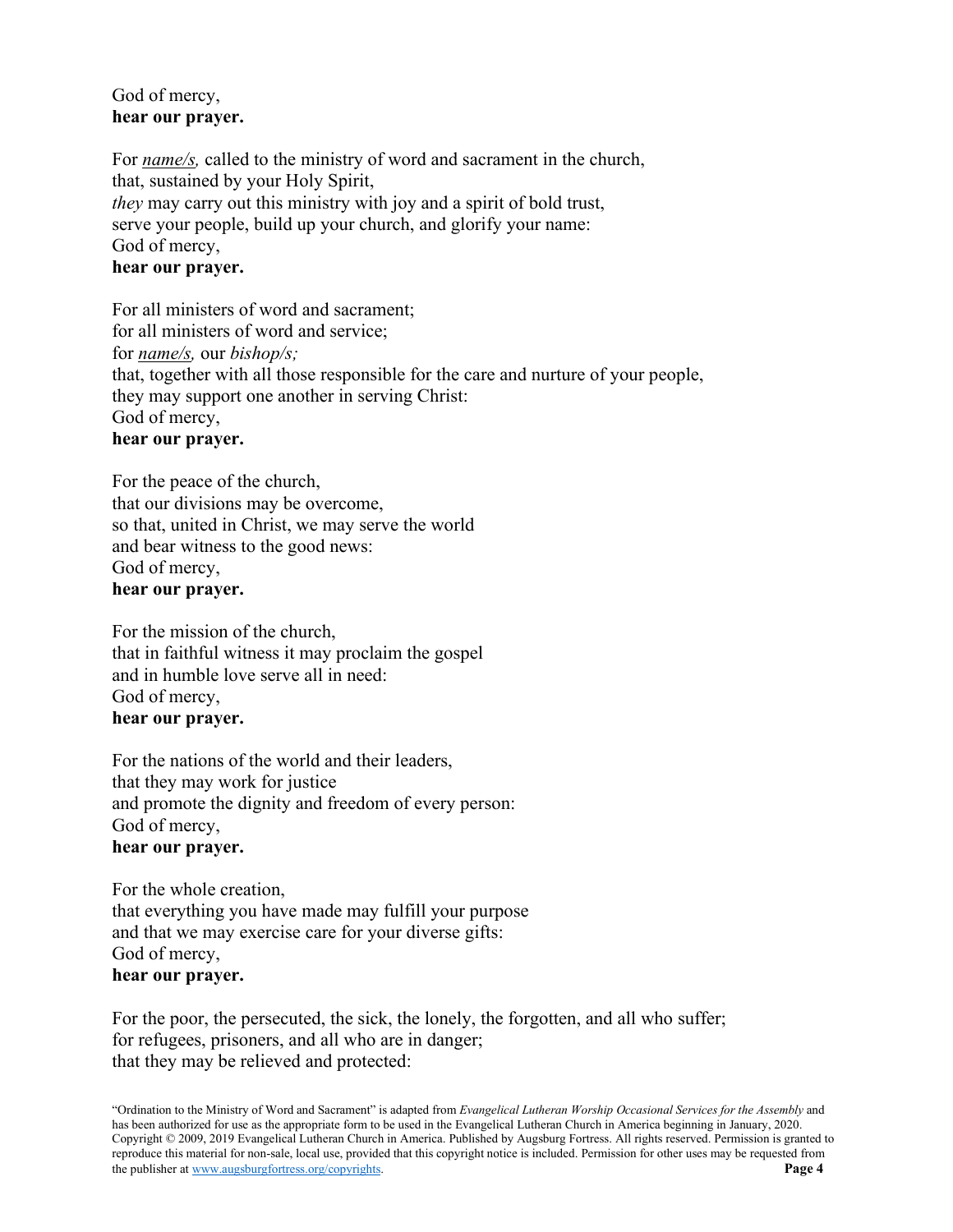# God of mercy, **hear our prayer.**

### *Other intercessions may be included.*

For the glorious company of all the saints, those who have died in faith and those who live in certain hope, we praise you. That their witness may give us courage until the day of Jesus Christ: God of mercy, **hear our prayer.**

*The presiding minister concludes the prayers with these or similar words.* Into your hands, gracious God, we commend all for whom we pray, trusting in your mercy; through Jesus Christ, our Savior. **Amen.**

# **Hymn of Invocation**

*The candidate/s may kneel. "Creator Spirit, heavenly dove," hymn 577 or 578, is sung.*

# **Thanksgiving**

*The presiding minister leads the assembly in giving thanks.* The Lord be with you. **And also with you.**

Let us give thanks to the Lord our God. **It is right to give our thanks and praise.**

Holy God, holy and mighty, holy and immortal, we bless you for your infinite love in Christ our Lord, in whom we have redemption and forgiveness of sins according to the riches of his grace. We thank you that by his death your Son overcame death, and that, raised by your mighty power, he gives us new life. We praise you that, having ascended into heaven, Christ pours out his gifts abundantly on the church, making some apostles, some prophets, some evangelists, some pastors and teachers, to equip your people for their work of ministry for building up the body of Christ.

*The presiding minister lays both hands on the head of each candidate. Other ministers may be invited by the presiding minister to participate.*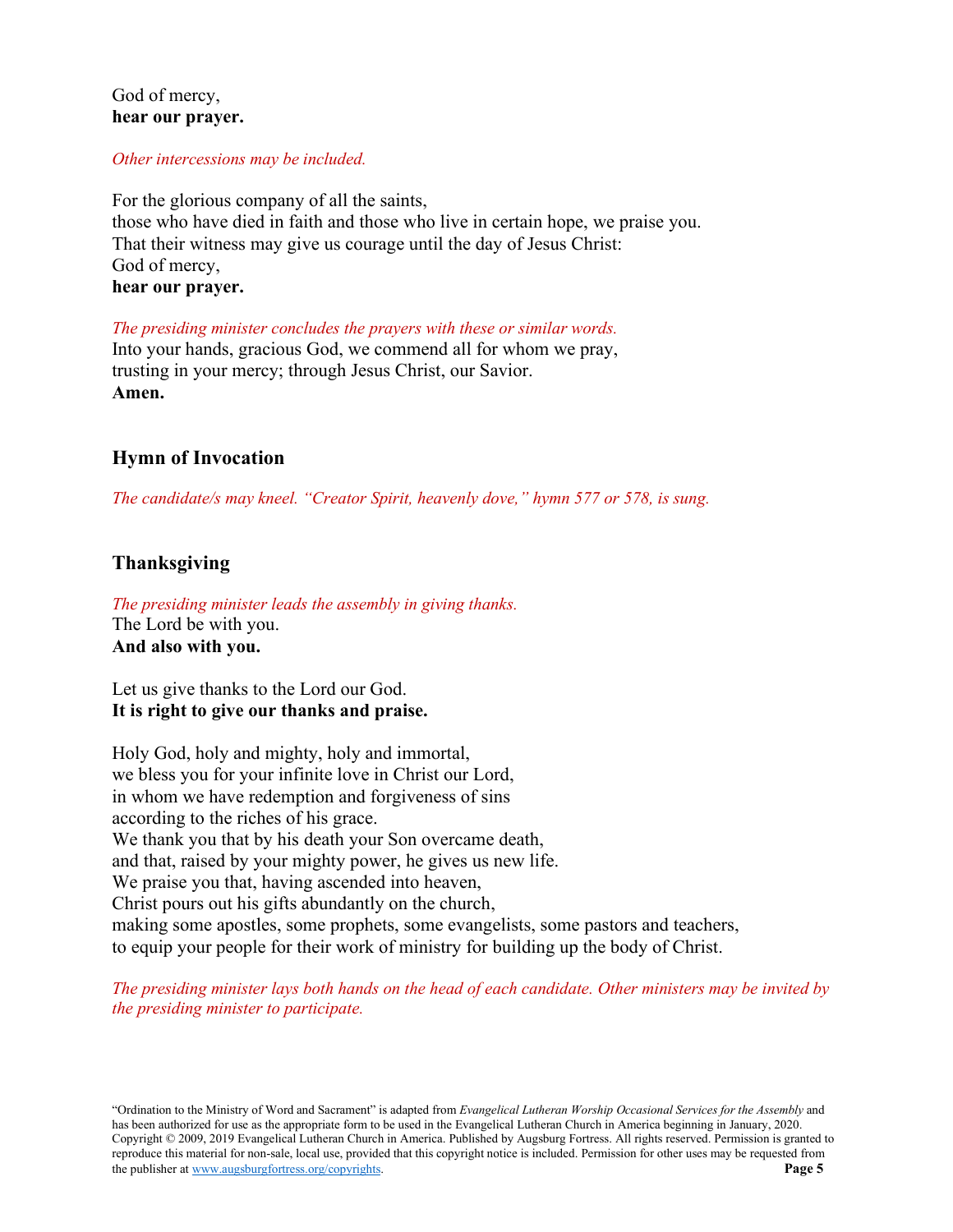*Following a time of silent prayer, the presiding minister continues, praying for each candidate in turn.* 

Eternal God, through your Son, Jesus Christ, pour out your Holy Spirit upon *name* and fill *name* with the gifts of grace for the ministry of word and sacrament. Bless your servant's proclamation of your word and administration of your sacraments, so that your church may be gathered for praise and strengthened for service. Make *name* a faithful pastor, patient teacher, and wise counselor. Grant that in all things *name* may serve without reproach, that your people may be renewed and your name be glorified in the church; through Jesus Christ, our Savior and Lord, who lives and reigns with you and the Holy Spirit, one God, now and forever. **Amen.**

*The assembly is seated.*

# **Giving of a Stole**

*The candidate/s may remain kneeling. A stole is placed over each candidate's shoulders as the presiding minister says:*

Receive this stole as a sign of your work, and live in obedience to the Lord Jesus, serving his people and remembering his promise: "Come to me, all you that are weary and are carrying heavy burdens, and I will give you rest. Take my yoke upon you, and learn from me; for I am gentle and humble in heart, and you will find rest for your souls. For my yoke is easy, and my burden is light." *(Matthew 11:28-30)*

# **Charge**

*The candidate/s stand. The following scripture passages are addressed to the candidate/s. Additional appropriate scripture passages may be used.*

*Hear the words of the apostles:* Pursue righteousness, godliness, faith, love, endurance, gentleness. Fight the good fight of the faith; take hold of the eternal life to which you were called. *(1 Timothy 6:11-12)*

*And again:* Take heed to yourselves and to all the flock, in which the Holy Spirit has made you guardians, to feed the church of God, obtained with the blood of God's own Son. *(Acts 20:28)*

*And again:* Tend the flock of God that is in your charge, not under compulsion but willingly, not for sordid gain but eagerly. Do not lord it over those in your charge, but be examples to the flock. And when the chief shepherd appears, you will win the crown of glory that never fades away. *(1 Peter 5:2-4)*

*And again:* Think of us in this way, as servants of Christ and stewards of God's mysteries. Moreover, it is required of stewards that they be found trustworthy. *(1 Corinthians 4:1-2)*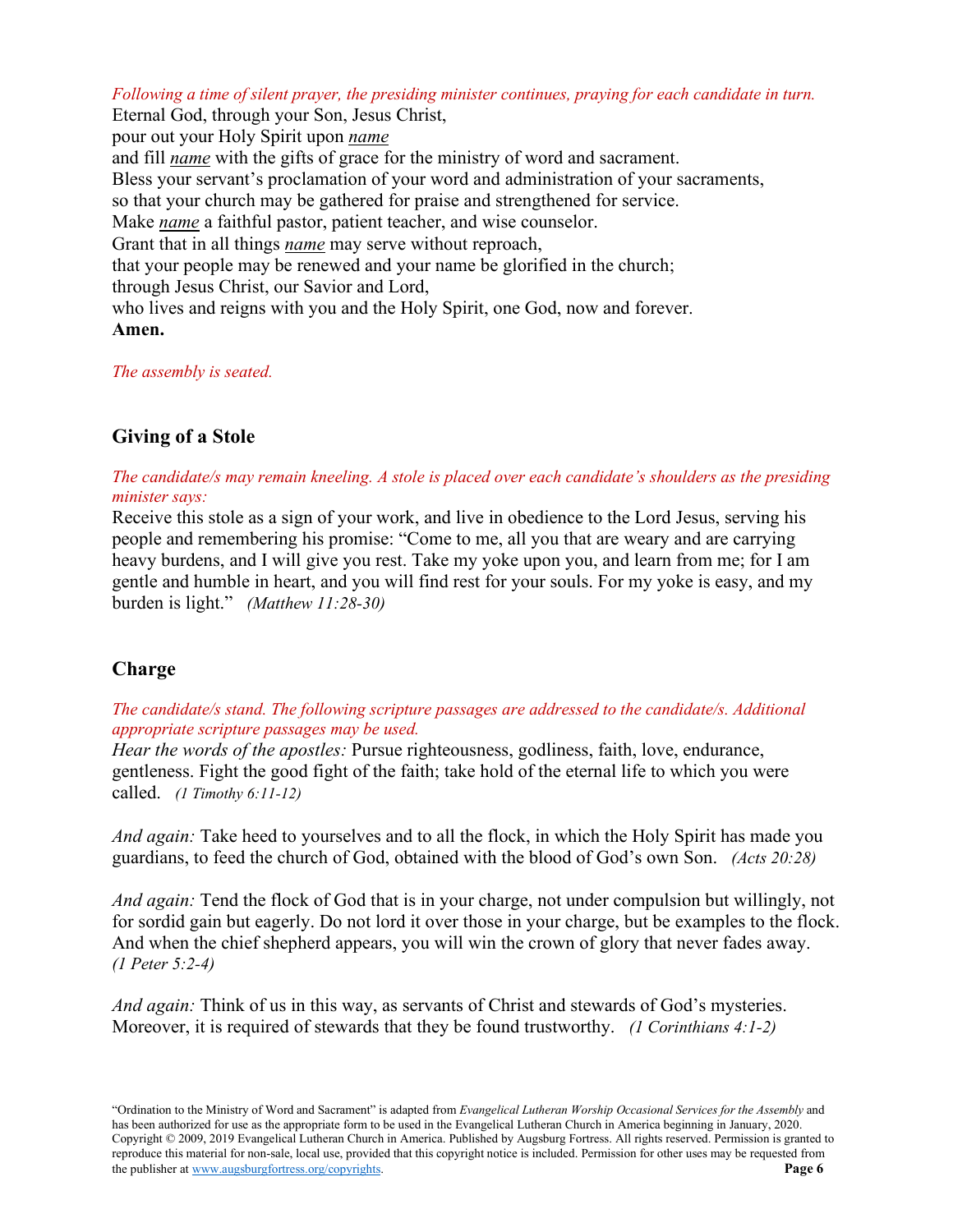### *The presiding minister continues.*

*Name/s*, care for God's people, bear their burdens, and do not betray their confidence. So discipline *yourselves* in life and teaching that you preserve the truth, giving no occasion for false security or illusory hope. Witness faithfully in word and deed to all people. Give and receive comfort as you serve within the church. And be of good courage, for God has called you, and your labor in the Lord is not in vain.

### **Blessing**

### *The presiding minister continues.*

The God of peace, who brought again from the dead our Lord Jesus, the great shepherd of the sheep, by the blood of the eternal covenant, make you complete in everything good so that you may do God's will, working in you that which is pleasing in God's sight; through Jesus Christ, to whom be the glory forever and ever. **Amen.**

### *The assembly stands.*

# **Acclamation by the Assembly**

*The ministers and the candidate/s face the assembly. The presiding minister addresses the assembly.* Will you, assembled as the people of God and speaking for the whole church, receive *name/s* as *messenger/s* of Jesus Christ, sent by God to serve all people with the gospel of hope and salvation? Will you regard *them* as *servant/s* of Christ? **We will, and we ask God to help us.**

Will you pray for *them*, help and honor *them* for *their* work's sake, and in all things strive to live together in the peace and unity of Christ? **We will, and we ask God to help us.**

### *The presiding minister presents each of the newly ordained to the assembly.*

Let it be acclaimed that *name*

is a called and ordained minister of word and sacrament in the church of Christ. *Name* has Christ's authority to preach the word of God and administer the sacraments, serving God's people as together we bear God's creative and redeeming love to all the world. **Amen. Thanks be to God.**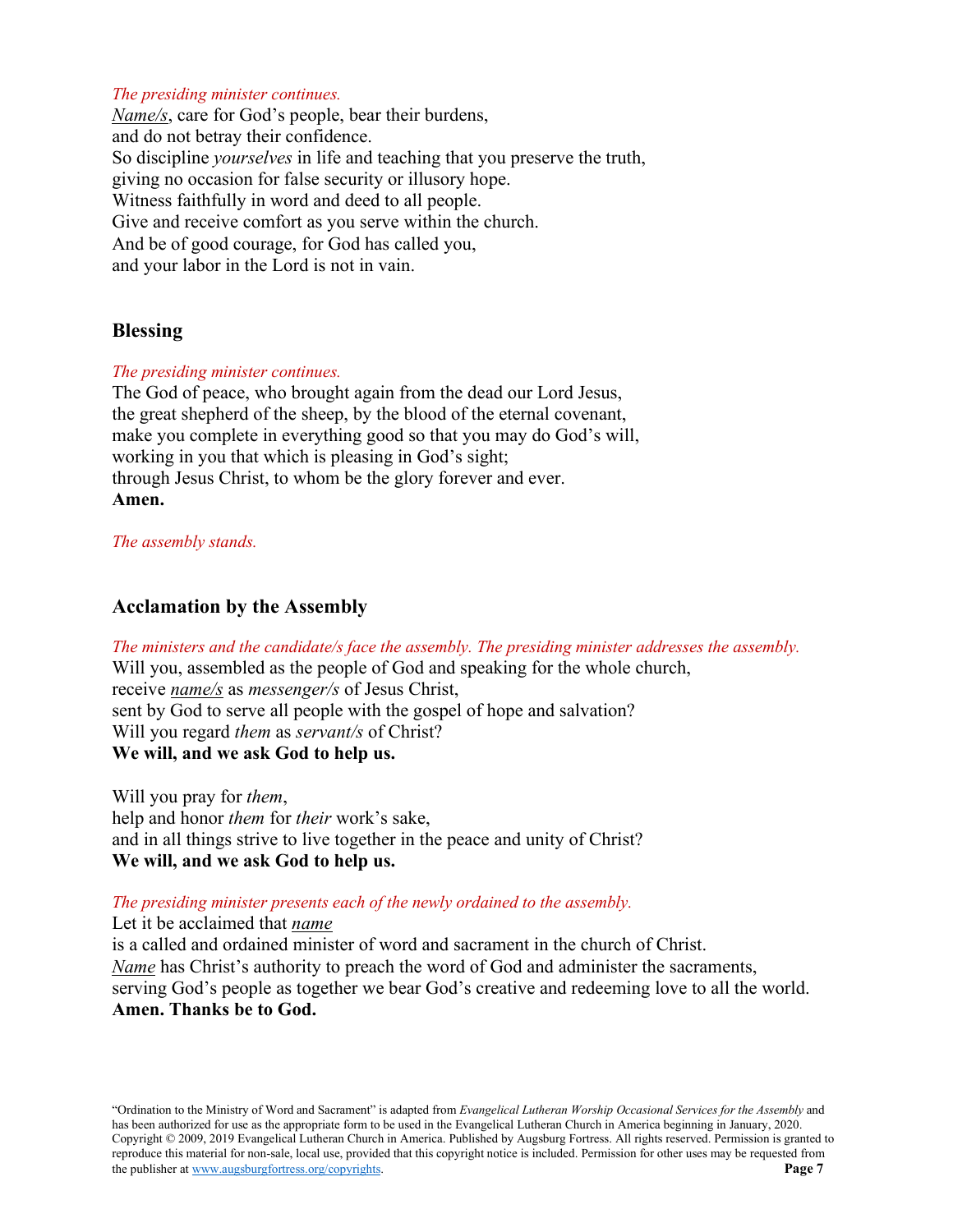*After all the newly ordained ministers of word and sacrament have been presented, the assembly may offer acclamation with applause.*

### **Peace**

*The presiding minister and the assembly greet each other in the peace of the risen Christ.* The peace of Christ be with you always. **And also with you.**

*The people may greet one another with a sign of Christ's peace, and may say* Peace be with you *or similar words.*

*All return to their places. The assembly is seated. The service continues with the offering.*

### NOTES ON THE SERVICE

When scheduling a service of ordination to the ministry of word and sacrament, the rhythms and emphases of the church year should be taken into account. For example, because of their solemn character, the days from the Sunday of the Passion through Easter Day are best avoided as days for such a service.

The service of ordination may take place in a congregation, or at a synod assembly, or in another setting where an assembly may gather, as deemed appropriate by the bishop.

The bishop of the synod in which candidate/s have accepted calls normally presides at the ordination of the candidate/s. If unable to be present, the bishop authorizes another bishop of this church to preside. It is desirable that one person (the bishop) preside during the service. When the service takes place in a congregation, circumstances may suggest that the congregation's pastor preside at the meal of holy communion; the bishop may resume presiding again at the sending.

Ordination is a service of the whole church, not merely of the local congregation or of the assembly that gathers. Through a note in the worship aid or by another appropriate means, the assembly may be advised that they are speaking on behalf of the whole church when receiving candidates into the ministry of word and sacrament.

The complete name of the candidate is used at the presentation and again at the acclamation. At other places in the service, the first or given name (without surname) is appropriate.

#### **Preparation**

Each candidate is appropriately vested in an alb, a symbol of being clothed with Christ in baptism. Until presented, the candidate/s may be seated with the congregation.

During the service, each candidate may kneel during the thanksgiving. When there is more than one candidate, it may be preferable to provide one centrally located place for kneeling. After each candidate receives the laying on of hands, the candidate moves aside and the next candidate kneels at the same place.

#### **Presentation**

At the close of the hymn of the day, the candidate/s and presenter/s come to a place in front of the presiding minister.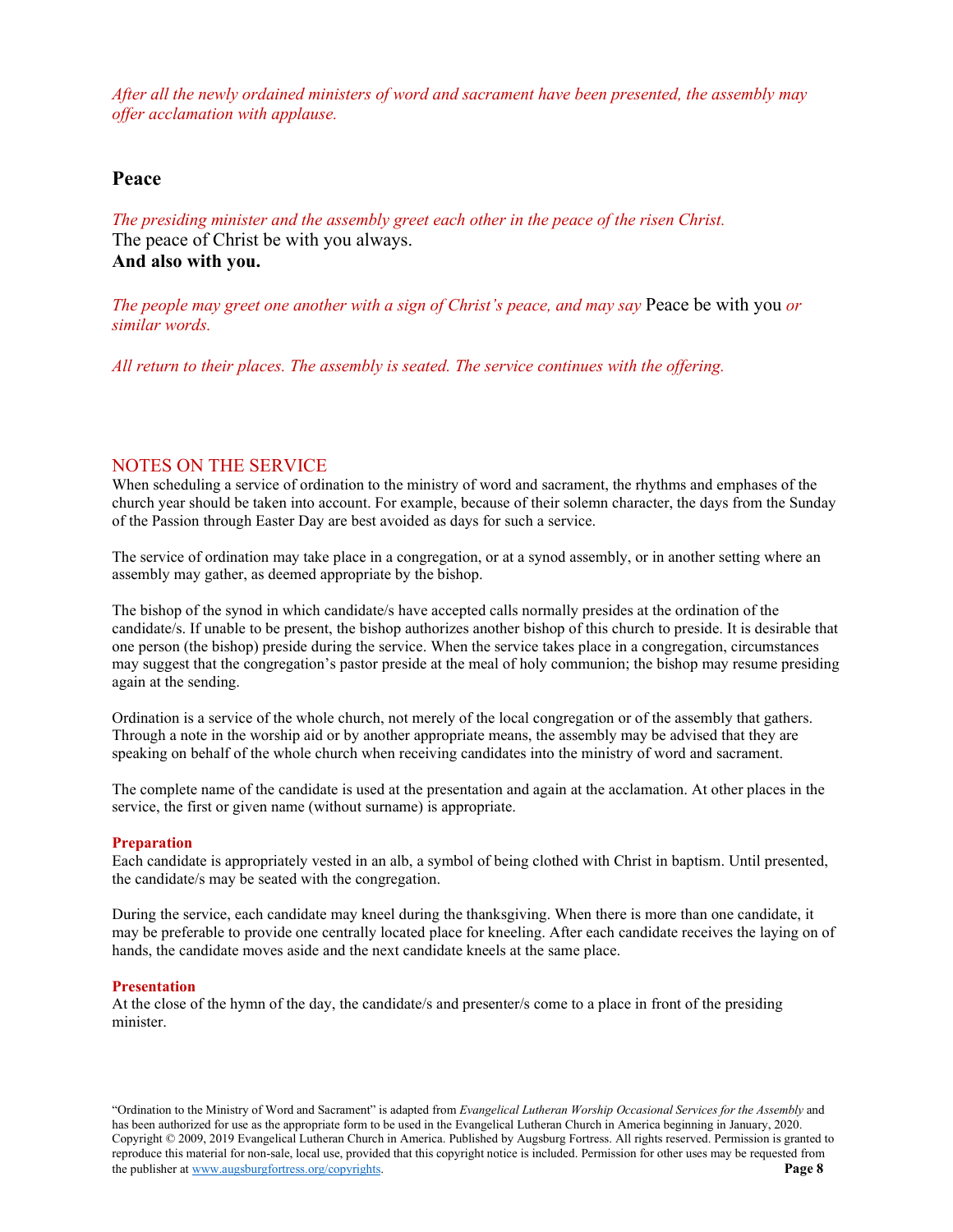Each candidate may be presented by a different presenter, or all candidates may be presented by one presenter. Examples of those who may serve as presenters include a sponsoring pastor; an officer of the congregation in which the ordination takes place; a representative of the synod; a representative of the calling congregation. At a synod assembly, the secretary of the synod may present all candidates.

#### **Address and Questions**

After the presiding minister begins the address, other ministers may address the candidate/s with one or more scripture passages, or the presiding minister may say the entire address.

When more than one candidate is ordained, the presiding minister addresses the questions to all the candidates, and each candidate answers in turn.

#### **Prayers of Intercession**

Within the petition that provides for including the names of bishops, it is appropriate to use the first or given name (without surname) of the presiding bishop and of the bishop of the synod.

Intercessions may be included for the spouse/family of the candidate/s and for any special concerns related to the day.

#### **Thanksgiving**

The assembly may be seated if there are many candidates or if the circumstances otherwise suggest.

The bishop presiding at the ordination lays both hands on the candidate's head. To make this possible, an assisting minister holds printed service materials. The bishop may invite other ministers to participate in the laying on of hands, placing one hand on the candidate. They may gather near the candidate during the preceding hymn of invocation. If the number of participating ministers is large, the bishop may select a reasonable number to function on behalf of all.

The laying on of hands is accompanied first by silent prayer. Then the thanksgiving is prayed, and the laying on of hands continues throughout the prayer. It is appropriate to use the first or given name (without surname) of the candidate.

#### **Giving of a Stole**

When several persons are ordained, their respective sponsors or presenters may be holding the stoles and may place the stoles over the candidates' shoulders during the presiding minister's address. Alternatively, the presiding minister or another minister may place the stoles.

Where local custom indicates that another symbol of ministry be given (such as a Bible or a chasuble), the presenter or the assisting minister may hand the item to the newly ordained as the following is said:

Receive this \_\_\_\_\_\_\_\_\_\_ as a sign of your calling to the ministry of word and sacrament.

#### **Charge**

The presiding minister and other ministers may address the candidate/s with the scripture passages, or the presiding minister may say them all.

#### **Acclamation**

After the assembly acclaims the candidate/s by responding to the two questions, the declaration beginning "Let it be acclaimed that *name* is a called and ordained minister of word and sacrament . . ." is repeated for each candidate. After all the newly ordained have been presented, the assembly may conclude the acclamation with applause.

#### **Peace**

The presiding minister begins the greeting of peace. As the service continues, one who is newly ordained does not normally assume the role of presiding minister but may serve in the distribution of bread or cup at communion.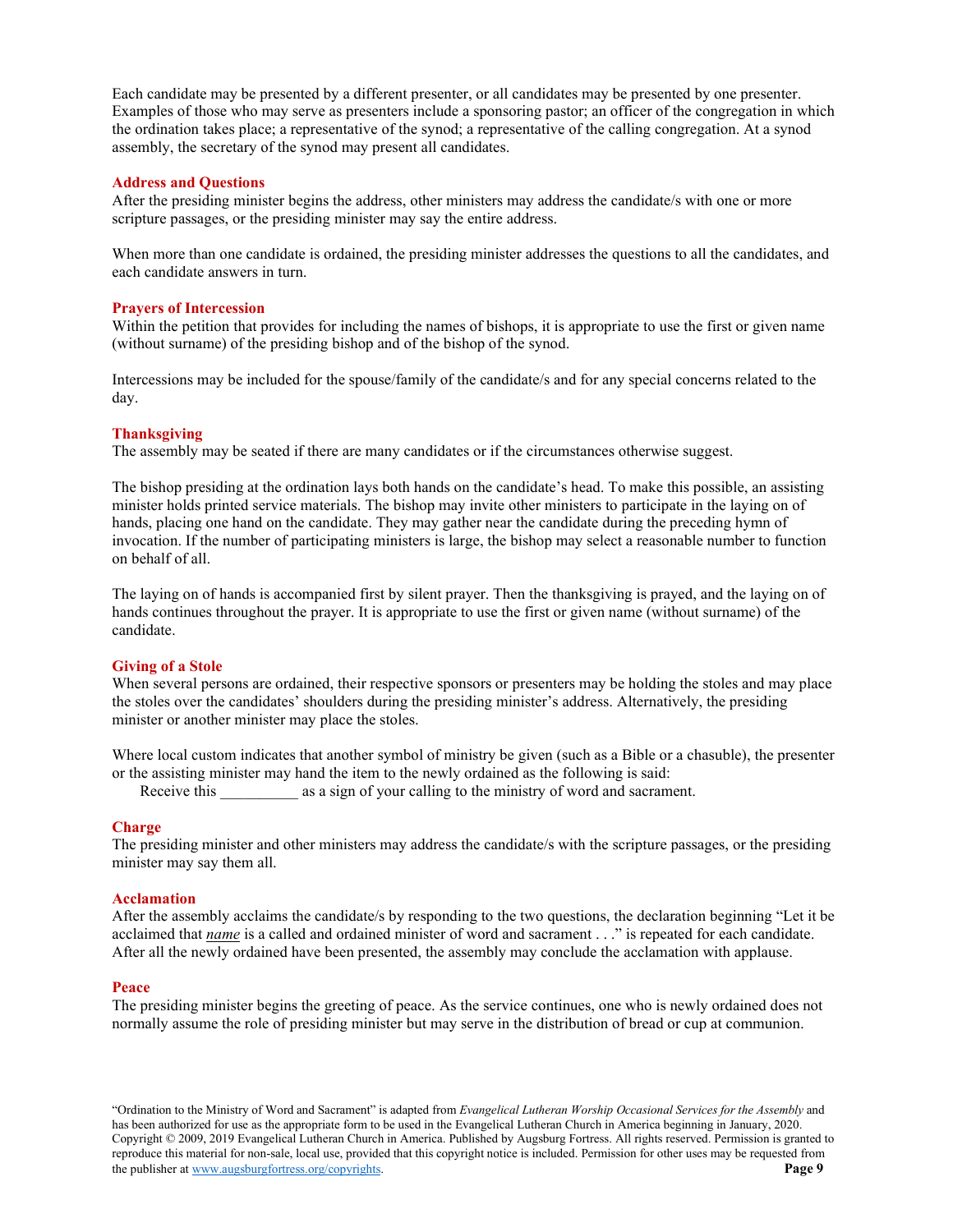### **PROPERS**

When ordination is set within the primary service of the congregation on a Sunday or festival, the propers for that Sunday or festival are normally used. The prayer of the day for ordination may be said following the prayer of the day appointed for the Sunday or festival.

When ordination is scheduled as a part of a special service, apart from the primary service of the congregation, propers may be selected from those listed below.

#### **Prayer of the Day**

Almighty and merciful God, you built your church on the foundation of the apostles and prophets, and you instituted the office of the ministry of word and sacrament so that the apostolic and prophetic work might continue throughout the ages. Grant that *name/s*, now to be ordained, may carry out this ministry faithfully in the power of your Spirit; through your Son, Jesus Christ, our Savior and Lord.

#### **Readings and Psalms**

- Exodus 3:1-12 *God calls Moses*
- Numbers 6:22-27 *The Aaronic blessing*
- Numbers 11:16-17 *God's spirit on seventy elders of Israel*
- Isaiah 6:1-8 *Here am I; send me*
- Isaiah 40:1-11 *The word of our God will stand forever*
- Isaiah 42:5-9 *I have called you; I have taken you by the hand*
- Isaiah 52:7-10 *The messenger who brings good news*
- Jeremiah 23:1-6 *God will raise up faithful shepherds*
- Jeremiah 23:23-29 *Speak God's word faithfully*
- Ezekiel 2:8—3:4 *God calls the prophet Ezekiel*

Psalm 15 *LORD, who may abide upon your holy hill? (Ps. 15:1)*

- Psalm 16 *In your presence there is fullness of joy. (Ps. 16:11)*
- Psalm 84 *My heart and my flesh rejoice in the living God. (Ps. 84:2)*
- Psalm 91 *You are my refuge and my stronghold, my God in whom I put my trust. (Ps. 91:2)*
- Psalm 95 *We are the people of God's pasture and the sheep of God's hand. (Ps. 95:7)*
- Psalm 96 *Declare the glory of the LORD among the nations. (Ps. 96:3)*
- Psalm 99 *Proclaim the greatness of the LORD our God. (Ps. 99:5)*
- Psalm 103 *The LORD crowns you with mercy and steadfast love. (Ps. 103:4)*
- Psalm 113 *Let the name of the LORD be blessed from this time forth forevermore. (Ps. 113:2)*
- Psalm 121 *My help comes from the LORD, the maker of heaven and earth. (Ps. 121:2)*
- Psalm 122 *I was glad when they said to me, "Let us go to the house of the LORD." (Ps. 122:1)*
- Psalm 133 *How good and pleasant it is to live together in unity. (Ps. 133:1)*

Acts 20:28-35 *Keep watch over yourselves and over all the flock*

Romans 10:13-17 *Faith comes from what is heard*

Romans 12:1-8 *Gifts that differ according to the grace given to us*

- 1 Corinthians 1:[18-24] 25—2:5 *Know Jesus Christ, and him crucified*
- 1 Corinthians 4:1-5 *Servants of Christ and stewards of God's mysteries*
- 1 Corinthians 11:17-26 *Proclaim the Lord's death until he comes*
- 2 Corinthians 4:1-7 [8-12] *Treasure in clay jars*
- 2 Corinthians 5:11-21 *The love of Christ urges us on*
- Ephesians 4:4-16 *Equip the saints for the work of ministry*
- 1 Timothy 6:11-16 *Take hold of the eternal life to which you were called*
- 2 Timothy 4:1-5 *Carry out your ministry fully*
- 1 Peter 5:1-4 *Tend the flock of God that is in your charge*
- Matthew 9:1-8 *God gives authority to forgive*

Matthew 9:35-38 *God sends out laborers into the harvest*

Matthew 16:13-23 [24-28] *Proclaim the Messiah, the Son of the living God*

<sup>&</sup>quot;Ordination to the Ministry of Word and Sacrament" is adapted from *Evangelical Lutheran Worship Occasional Services for the Assembly* and has been authorized for use as the appropriate form to be used in the Evangelical Lutheran Church in America beginning in January, 2020. Copyright © 2009, 2019 Evangelical Lutheran Church in America. Published by Augsburg Fortress. All rights reserved. Permission is granted to reproduce this material for non-sale, local use, provided that this copyright notice is included. Permission for other uses may be requested from the publisher a[t www.augsburgfortress.org/copyrights.](http://www.augsburgfortress.org/copyrights) **Page 10**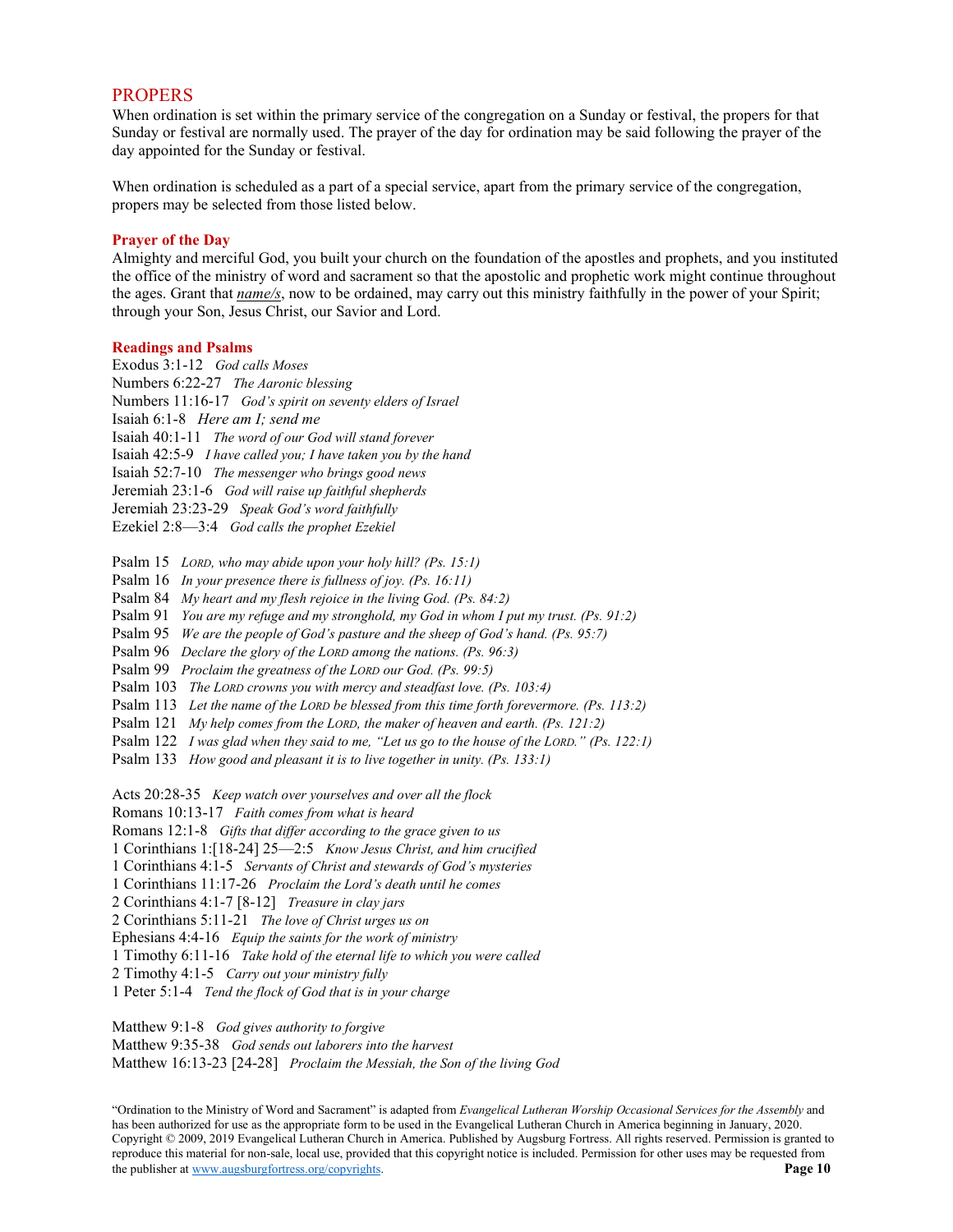Matthew 28:16-20 *The great commission* Mark 1:14-20 *Jesus calls the first disciples* Mark 4:1-9 *Parable of the sower* Mark 6:30-44 *Jesus teaches and feeds the people* Mark 9:33-41 *Whoever wants to be first must be last* Mark 10:35-45 *The Son of Man came not to be served but to serve* Luke 10:1-12, 16-20 *Sending of the seventy* Luke 24:44-50 *Witnesses to the crucified and risen Christ* John 10:7-18 *The good shepherd* John 13:[3-11] 12-17, 20 *Whoever receives one whom I send receives me* John 17:6-19 *I have sent them into the world* John 20:19-23 *Receive the Holy Spirit* John 21:15-17 *Feed my sheep*

#### **Gospel Acclamation**

*Alleluia.* How beautiful upon the mountains are the feet of the messenger who an- <sup>|</sup> nounces peace,\* who brings good news, who announc- es salvation. *Alleluia*. (Isa. 52:7)

#### *Or, during Lent:*

May I never boast of  $|$  anything\* except the cross of our Lord  $\vert$  Jesus Christ. (Gal. 6:14)

#### *Other gospel acclamation texts that may be used:*

John, Apostle and Evangelist; Conversion of Paul; Holy Cross Day; Matthew, Apostle and Evangelist; Reformation Day; Lent 3, year B; Lent 5, year C.

#### **Hymns**

- 395 Come, Holy Ghost, God and Lord
- 401 Gracious Spirit, Heed Our Pleading
- 579 Lord, You Give the Great Commission
- 743 Now to the Holy Spirit Let Us Pray
- 878 Soli Deo Gloria

#### **Preface** Apostles

#### **Prayer after Communion**

We thank you, almighty and gracious God, that you have fed us with heavenly food, the body and blood of your Son, uniting us through him in the communion of the Holy Spirit. As you have again raised up among us *faithful servant/s* for the ministry of word and sacrament, grant that we, with *name/s*, may joyfully serve you all our days and finally rejoice in your glory; through Jesus Christ, our Savior and Lord.

**Color** Red

### INSTALLATION AT ORDINATION

In circumstances where a candidate is ordained and installed at the same service, the following is inserted in the order for Ordination prior to the greeting of peace. See the notes on the service for the Installation of a Pastor for additional helps with this section.

*The presiding minister addresses the assembly.* Having been authorized by the church to install *full name*, our co-worker in the gospel, as *position*, I now ask for certification of this call.

#### *A representative of the calling body addresses the presiding minister.*